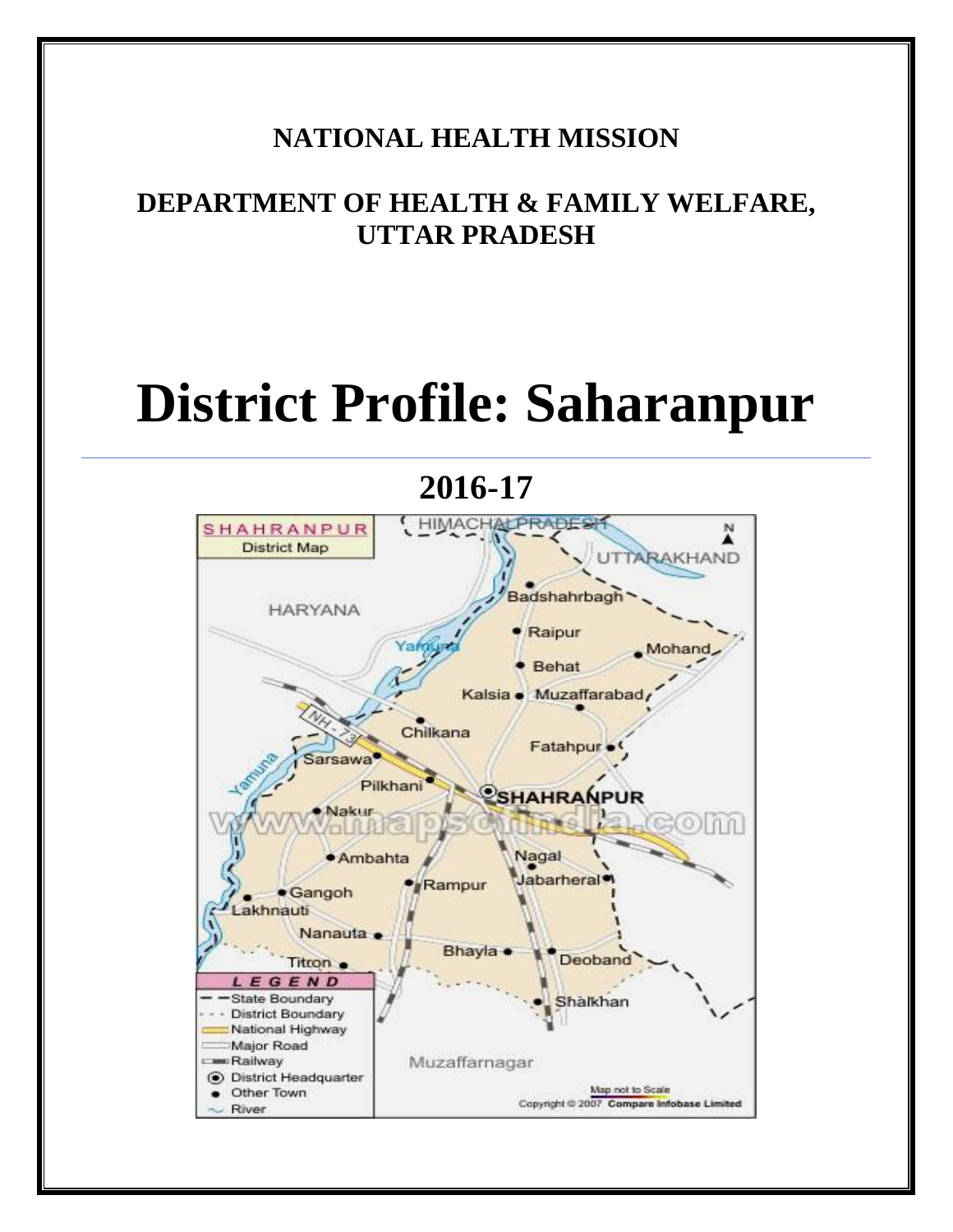## **District Profile:**

|                                                        | <b>Saharanpur</b> | <b>Uttar Pradesh</b> |
|--------------------------------------------------------|-------------------|----------------------|
| Rural Population (In lakhs) (Census 2011)              | 34.66             | 1551.11              |
| Number of Blocks (RHS 2014)                            | 11                | 75                   |
| Number of Sub District (Tehsil/Taluka etc.)Census 2011 | 05                | 312                  |
| Number of Villages (RHS 2014)                          | 1294              | 106704               |
| Number of District Hospitals (RHS 2014)                | 03                | 160                  |
| Number of Community Health Centres (RHS 2014)          | 13                | 773                  |
| Number of Primary Health Centres (RHS 2014)            | 40                | 3497                 |
| Number of Sub Centres (RHS 2014)                       | 345               | 20521                |

## **Demographic Profile**

| <b>Indicator</b>                          | <b>Saharanpur</b> | <b>Uttar Pradesh</b> |
|-------------------------------------------|-------------------|----------------------|
|                                           |                   |                      |
| Total Population (In Crore) (Census 2011) | 0.3464            | 19.96                |
| Decadal Growth (%) (Census 2001)          | 19.7              | 20.09                |
| Crude Birth Rate (SRS 2014)               | 26.2 (AHS 2012-   | 27.2                 |
| Crude Death Rate (SRS 2014)               | 9.1 (AHS 2012-13) | 7.7                  |
| Natural Growth Rate (SRS 2014)            | 17.1 (AHS 2012-   | 19.5                 |
| Sex Ratio (Census 2011)                   | 890               | 908                  |
| Child Sex Ratio (Census 2011)             | 885               | 899                  |
| Schedule Caste population (In Crore)      | 0.0764450         | 3.51                 |
| Schedule Tribe population (in crore)      | 0.000098          | 0.011                |
| Total Literacy Rate (%) (Census 2011)     | 70.5              | 69.72                |
| Male Literacy Rate (%) (Census 2011)      | 78.3              | 79.24                |
| Female Literacy Rate (%) (Census 2011)    | 61.2              | 59.26                |

## **Status of Health Indicators**

| Indicators                      | <b>Saharanpur</b>          |                  | % Decline<br>(MH) | <b>Uttar Pradesh</b>    |                        | % Decline<br>(MH) |
|---------------------------------|----------------------------|------------------|-------------------|-------------------------|------------------------|-------------------|
| <b>Infant Mortality Rate</b>    | <b>78(AHS</b><br>$2010-11$ | 76 (2012-<br>13) | 2.63 %            | 71<br>$(SRS -$<br>2006) | 50<br>$(SRS-$<br>2014) | 29.57%            |
| <b>Neo-Natal Mortality Rate</b> | 54(AHS)<br>$2010-11$       | 54 (2012-<br>13) | $0\%$             | 46<br>(SRS)<br>2006)    | 35<br>$(SRS-$<br>2014) | 23.91%            |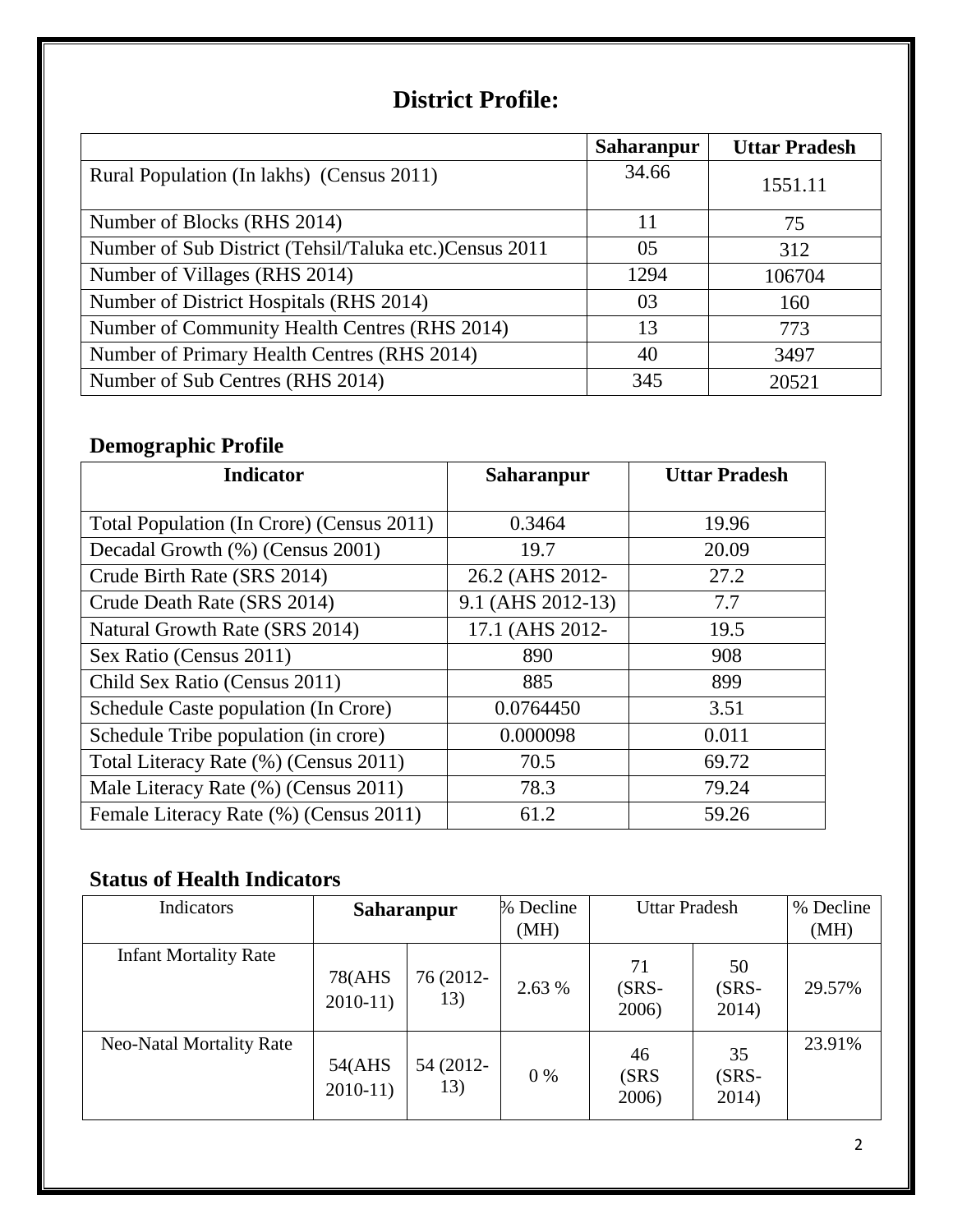| <b>Maternal Mortality Ratio</b>  | 337(AHS<br>$2010-11$  | 204 (AHS)<br>$2012-13$ | 39.5 % | 440<br>(SRS<br>$2004-06$ | 285<br>(SRS<br>$2011-13$ | 35.22%  |
|----------------------------------|-----------------------|------------------------|--------|--------------------------|--------------------------|---------|
| <b>Total Fertility Rate</b>      | 3.5 (AHS<br>$2010-11$ | 3.3 (AHS<br>$2012-13$  | 5.71%  | 4.2<br>$(SRS -$          | 3.1<br>(SRS 2014)        | 26.19%  |
|                                  |                       |                        |        | 2006)                    |                          |         |
| <b>Under-five Mortality Rate</b> | 103(AHS               | 90 (AHS)               | 12.62% | 91                       | 64                       | 29.67 % |
|                                  | $2011-12$             | $2012-13$              |        | (SRS                     | (SRS                     |         |
|                                  |                       |                        |        | 2008)                    | 2013)                    |         |

## **Progress under Health Systems Strengthening**

| Sl.<br>N <sub>0</sub> | <b>Activity</b>               |                                                                                 |                                                                                                                                                                                                                                                   | <b>Status</b>    |            |                                                                         |  |
|-----------------------|-------------------------------|---------------------------------------------------------------------------------|---------------------------------------------------------------------------------------------------------------------------------------------------------------------------------------------------------------------------------------------------|------------------|------------|-------------------------------------------------------------------------|--|
| $\mathbf{1}$          | 24x7 PHCs                     | Out of 40 only 03 PHCs are functioning on 24x7 basis.                           |                                                                                                                                                                                                                                                   |                  |            |                                                                         |  |
| $\overline{2}$        | Functioning as<br><b>FRUs</b> |                                                                                 | Only 04 Facilities (01 DH, SDH and .03 other level CHC and others level)<br>are working as FRUs                                                                                                                                                   |                  |            |                                                                         |  |
| 3                     | <b>ASHAs Selected</b>         |                                                                                 | 2695 ASHAs have been engaged<br>2387 have been trained in 1 <sup>st</sup> Module, and 1657 ASHAs are trained upto 5 <sup>th</sup><br>Module and 1657 ASHAs trained in Round-1 & .1630 ASHAs trained in<br>Round-2 of $6^{th}$ & $7^{th}$ Modules) |                  |            |                                                                         |  |
| $\overline{4}$        | Contractual<br>appointments   | (Medical                                                                        | Human Resource (HR) has been approved.<br>Officers (MBBS) - 07 Specialist 11, AYUSH Mos/<br>Physicians, SNs , ANMs , LTs 15 Pharmacists .19,<br>others )                                                                                          |                  |            |                                                                         |  |
| 5                     | Rogi Kalyan<br>Samiti         | 18 facilities (02 DH, 16 CHCs and Block PHCs) have been registered with<br>RKS. |                                                                                                                                                                                                                                                   |                  |            |                                                                         |  |
| 6                     | <b>VHSNCs</b>                 |                                                                                 |                                                                                                                                                                                                                                                   |                  |            | Out of 787 villages (Gram Panchayats), 766 villages constituted VHSNCs. |  |
| $\overline{7}$        | <b>DLVMCs</b>                 |                                                                                 | Completion of 02 DLVMC has been reported.                                                                                                                                                                                                         |                  |            |                                                                         |  |
| 8                     | <b>VHNDs</b>                  |                                                                                 | 34551 VHNDs were held during 2015-16.                                                                                                                                                                                                             |                  |            |                                                                         |  |
| 9                     | <b>ERS</b>                    |                                                                                 | 29 (102-Type) & 22 (108-Type) are operational.                                                                                                                                                                                                    |                  |            |                                                                         |  |
| 10                    | <b>MMU</b>                    | An approval of  Mobile Medical Units (MMU) has been given to<br>the District.   |                                                                                                                                                                                                                                                   |                  |            |                                                                         |  |
| 11                    | Ambulance                     | An approval of  ambulances has been given to the District.                      |                                                                                                                                                                                                                                                   |                  |            |                                                                         |  |
|                       |                               | Facility                                                                        |                                                                                                                                                                                                                                                   | New Construction |            | Renovation/Up gradation                                                 |  |
|                       | Infrastructure                |                                                                                 | Sanctioned                                                                                                                                                                                                                                        | Completed        | Sanctioned | Completed                                                               |  |
| 12                    | Strengthening                 | 100<br><b>Bedded</b><br><b>MCH</b><br>Wing                                      | $\mathbf{1}$                                                                                                                                                                                                                                      | $\mathbf{1}$     |            |                                                                         |  |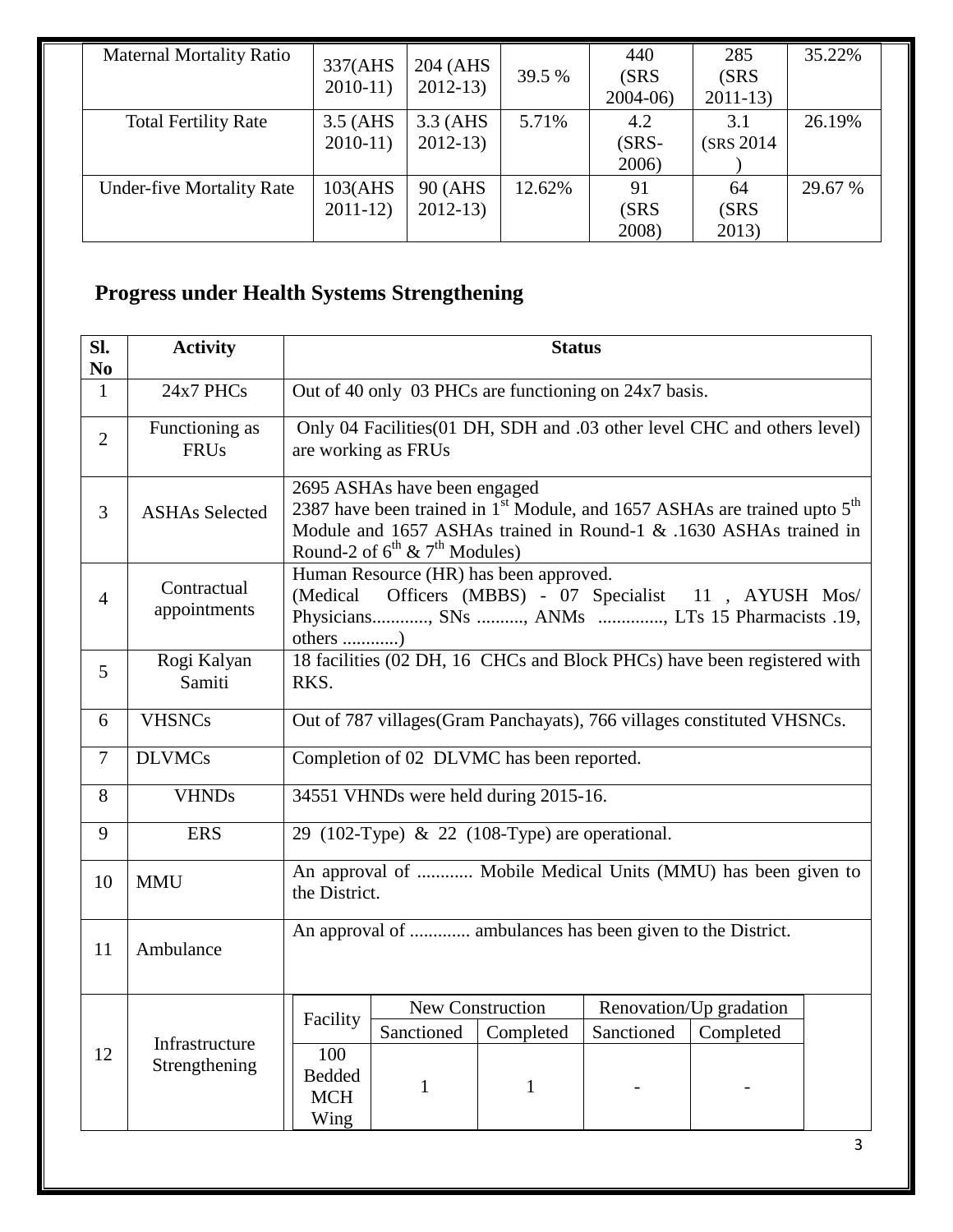|                   |               | <b>CHC</b>                                   |                                    |                                |  |    |  |
|-------------------|---------------|----------------------------------------------|------------------------------------|--------------------------------|--|----|--|
|                   |               | <b>PHC</b>                                   |                                    |                                |  |    |  |
|                   |               | 30                                           |                                    |                                |  |    |  |
|                   |               | Bedded                                       |                                    | 2                              |  |    |  |
|                   |               | <b>MCH</b>                                   |                                    |                                |  |    |  |
|                   |               | Wing                                         |                                    |                                |  |    |  |
|                   |               |                                              |                                    | Sick New Born Care unit (SNCU) |  | 01 |  |
| 13                | New Born Care |                                              | New Born Stabilization Unit (NBSU) |                                |  | 03 |  |
| Units established |               | New Born Care Corner (NBCC)                  |                                    |                                |  | 13 |  |
|                   |               | <b>Nutrition Rehabilitation Center (NRC)</b> |                                    |                                |  |    |  |

### **Physical Progress of Institutional Deliveries and JSY**

| Year    | <b>Institutional Deliveries</b>     | <b>JSY</b> beneficiaries |
|---------|-------------------------------------|--------------------------|
| 2012-13 | 49318                               | 26295                    |
| 2013-14 | 55095                               | 27702                    |
| 2014-15 | 56763                               | 28741                    |
| 2015-16 | 64642                               | 30908                    |
| 2016-17 | 18315<br>$(\text{upto July } 2016)$ | 8993<br>(Upto July 2016) |

#### **1. Funds Released under NRHM** (in crores)

| Year         | <b>Allocation</b> | Release*   | <b>Expenditure</b> |
|--------------|-------------------|------------|--------------------|
| 2012-13      | 38.4773           | 33.2609724 | 15.4736611         |
| 2013-14      | 23.2774           | 33.6715307 | 23.4992839         |
| 2014-15      | 33.9665           | 41.9842733 | 26.1215831         |
| $2015 - 16$  | 36.4471           | 34.2978540 | 35.6537107         |
| <b>Total</b> | 132.1683          | 143.2146   | 100.7482           |

\*Release figures for the F.Y. 2015-16 are updated on 31.03.2016 and provisional.

#### **NUHM**

#### **A. Demographic Profile (As per Census 2011):**

|   | Total Population (In lakhs)                        | 34.66 |
|---|----------------------------------------------------|-------|
| 2 | Urban Population (In lakhs)                        | 7.71  |
| 3 | Urban Population as percentage of total population | 22.24 |
| 4 | Urban slum population (in lakhs)                   | 3.565 |
| 5 | Slum population as percentage of urban population  | 46.23 |
| 6 | Number of Metro cities                             |       |